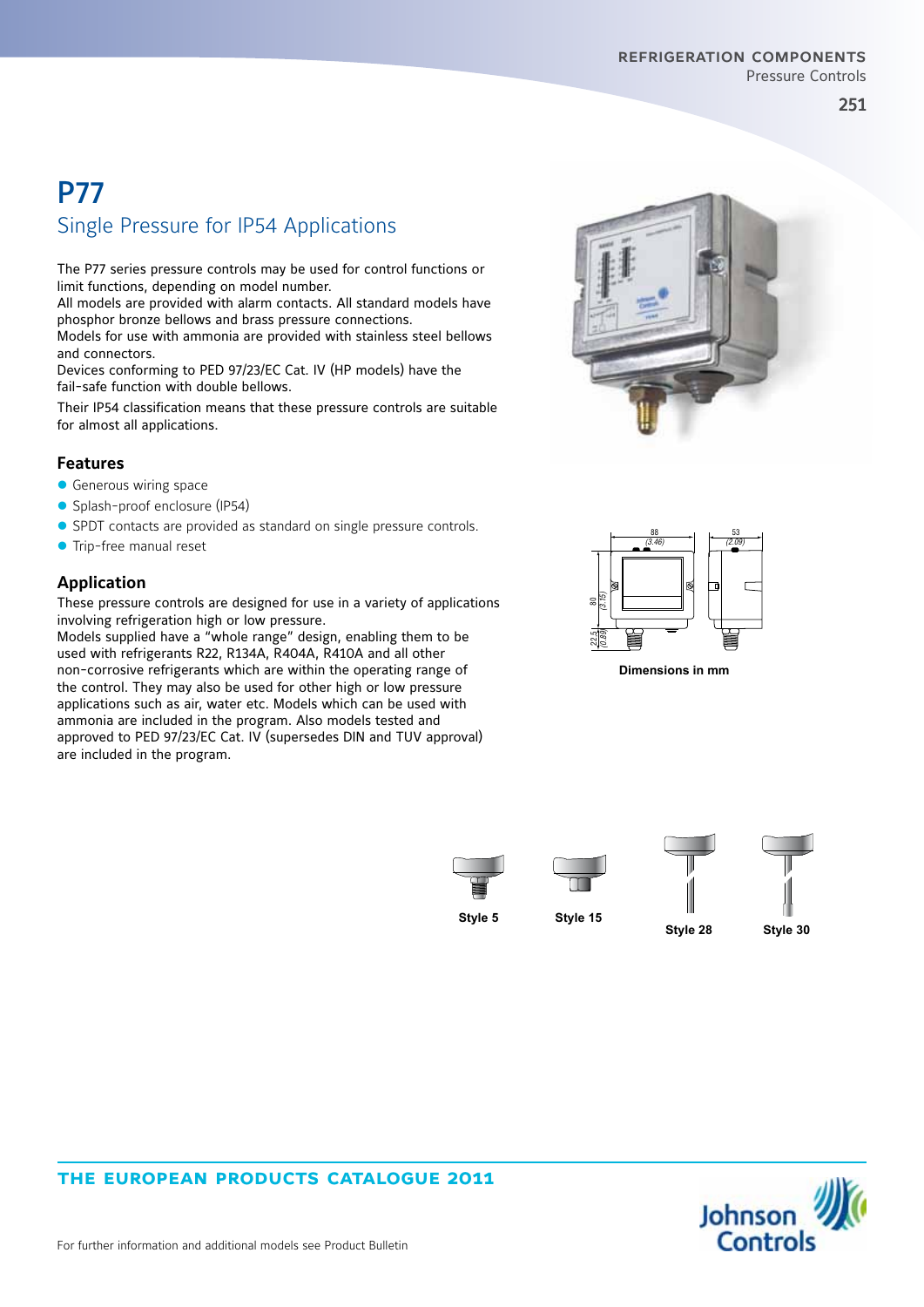#### 252

# P77 Single Pressure for IP54 Applications

| <b>Ordering</b><br><b>Codes</b> | Range<br>(bar) | <b>Differential</b><br>(bar) | Wiring/<br><b>Action</b>  | <b>Style</b> | Pack. | Refr.           | <b>Additional Features</b>             | <b>PED</b><br><b>Approval</b> |
|---------------------------------|----------------|------------------------------|---------------------------|--------------|-------|-----------------|----------------------------------------|-------------------------------|
| <b>P77AAA-9300</b>              | $-0.5$ to $7$  | $0.5$ to $3$                 | 1                         | 5            | ind.  | non-corr.       | $---$                                  |                               |
| P77AAA-9301                     | $-0.2$ to 10   | $1$ to $4.5$                 |                           |              |       |                 |                                        |                               |
| <b>P77AAA-9302</b>              | $-0.3$ to 2    | 0.4 to 1.5                   |                           |              |       |                 |                                        |                               |
| P77AAA-9320*                    | $-0.5$ to $7$  | $0.5$ to $3$                 |                           |              | bulk  |                 | Is P77AAA-9300 bulk pack               |                               |
| <b>P77AAA-9350</b>              | 3 to 30        | 3 to 12                      | $\overline{2}$            |              | ind.  |                 | $- - -$                                |                               |
| <b>P77AAA-9351</b>              | 3.5 to 21      | 2 to 5.5                     |                           |              |       |                 |                                        |                               |
| P77AAA-9370*                    | 3 to 30        | 3 to 12                      |                           |              | bulk  |                 | Is P77AAA-9350 bulk pack               |                               |
| P77AAA-9371*                    | 3.5 to 21      | 2 to 5.5                     |                           |              |       |                 | Is P77AAA-9351 bulk pack               |                               |
| <b>P77AAA-9400</b>              | $-0.5$ to $7$  | $0.5$ to $3$                 | 1                         | 30           | ind.  | $- - -$         | P77AAA-9300 solder connection 1/4 "ODF |                               |
| <b>P77AAA-9450</b>              | 3 to 30        | 3 to 12                      | $\overline{2}$            |              |       | $---$           | P77AAA-9350 solder connection 1/4 "ODF |                               |
| <b>P77AAA-9451</b>              | 3.5 to 21      | 2 to 5.5                     |                           |              |       | $---$           | P77AAA-9351 solder connection 1/4 "ODF |                               |
| <b>P77AAA-9700</b>              | $-0.5$ to $7$  | $0.5$ to $3$                 |                           | 15           |       | NH <sub>3</sub> | $---$                                  |                               |
| <b>P77AAA-9750</b>              | 3 to 30        | 3 to 12                      |                           |              |       |                 | $---$                                  |                               |
| <b>P77AAA-9800</b>              | $-0.5$ to $7$  | $0.5$ to $3$                 | 1<br>28<br>$\overline{2}$ |              | ind.  | non-corr.       | P77AAA-9300 solder connection 6 mm ODM |                               |
| <b>P77AAA-9850</b>              | 3 to 30        | 3 to 12                      |                           |              |       |                 | P77AAA-9350 solder connection 6 mm ODM |                               |

**Notes**

\* : Quantity orders only

### **the european products catalogue 2011**